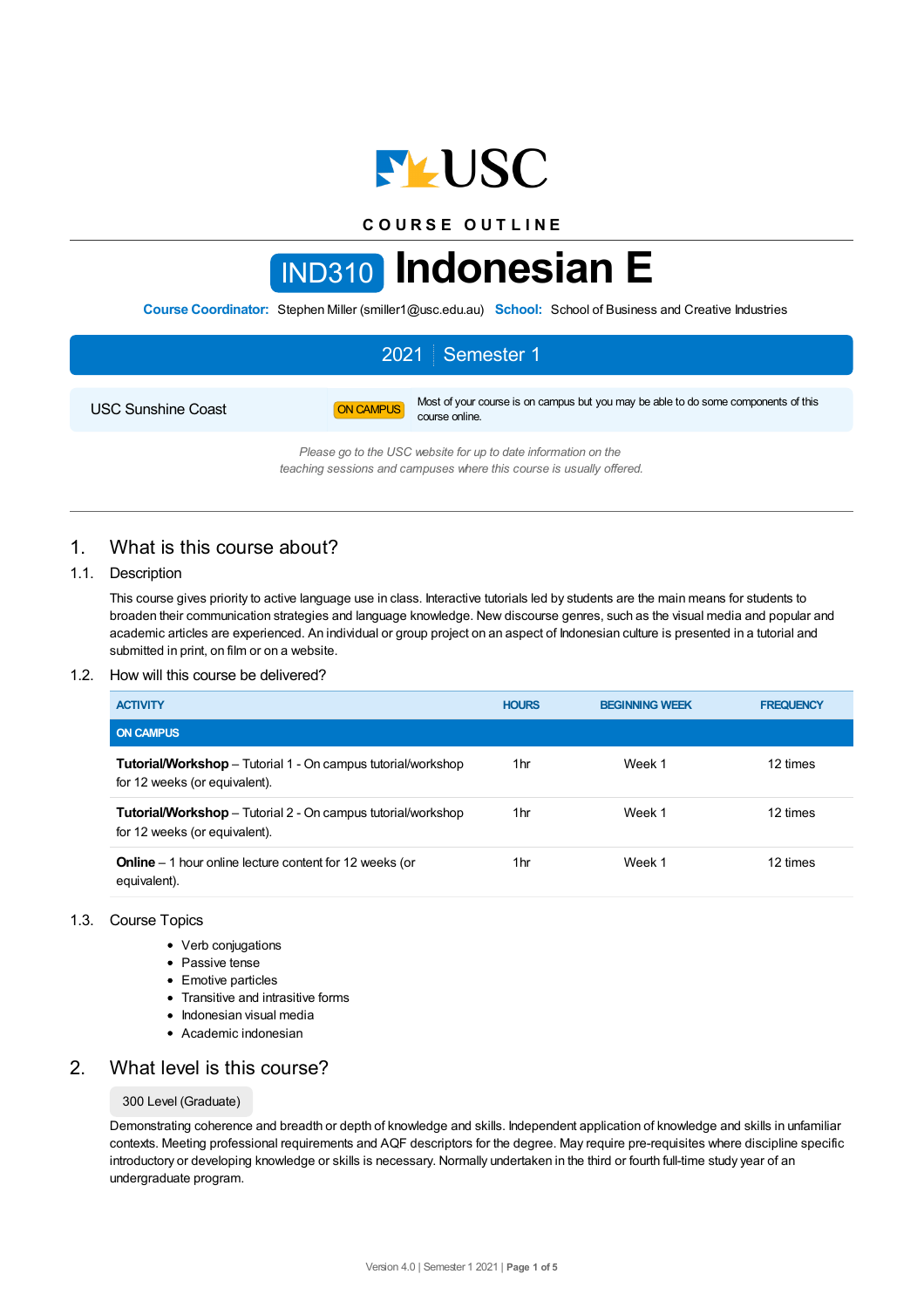# 3. What is the unit value of this course?

12 units

# 4. How does this course contribute to my learning?

|                                                                | <b>COURSE LEARNING OUTCOMES</b>                                                                                                                       | <b>GRADUATE QUALITIES</b>                                                 |  |
|----------------------------------------------------------------|-------------------------------------------------------------------------------------------------------------------------------------------------------|---------------------------------------------------------------------------|--|
| On successful completion of this course, you should be able to |                                                                                                                                                       | Completing these tasks<br>successfully will contribute to<br>you becoming |  |
|                                                                | Comprehend, personalise and interact with contextually situated Indonesian discourses to improve<br>language learning and intercultural understanding | Empowered                                                                 |  |
|                                                                | Communicate in Indonesian to convey and exchange meanings                                                                                             | Empowered                                                                 |  |
| ე                                                              | Apply oral, written and socio-cultural conventions to communication in Indonesian                                                                     | Knowledgeable                                                             |  |
|                                                                | Research, describe and communicate aspects of Indonesian culture and society                                                                          | Empowered                                                                 |  |

# 5. Am I eligible to enrol in this course?

Refer to the USC [Glossary](https://www.usc.edu.au/about/policies-and-procedures/glossary-of-terms-for-policy-and-procedures) of terms for definitions of "pre-requisites, co-requisites and anti-requisites".

## 5.1. Pre-requisites

Not applicable

### 5.2. Co-requisites

Not applicable

### 5.3. Anti-requisites

Not applicable

### 5.4. Specific assumed prior knowledge and skills (where applicable)

It is assumed students in this course have studied at least four semester courses of Indonesian or have an equivalent proficiency across listening, speaking, reading and writing.

# 6. How am I going to be assessed?

## 6.1. Grading Scale

Standard Grading (GRD)

High Distinction (HD), Distinction (DN), Credit (CR), Pass (PS), Fail (FL).

## 6.2. Details of early feedback on progress

In week 2 of this course a draft copy of your assessment will be peer reviewed in your tutorial.

## 6.3. Assessment tasks

| <b>DELIVERY</b><br><b>MODE</b> | <b>TASK</b><br>NO. | <b>ASSESSMENT</b><br><b>PRODUCT</b> | <b>INDIVIDUAL</b><br><b>OR GROUP</b> | <b>WEIGHTING</b><br>$\%$ | <b>WHAT IS THE</b><br><b>DURATION /</b><br><b>LENGTH?</b> | <b>WHEN SHOULD I SUBMIT?</b>                    | <b>WHERE SHOULD I</b><br><b>SUBMIT IT?</b> |
|--------------------------------|--------------------|-------------------------------------|--------------------------------------|--------------------------|-----------------------------------------------------------|-------------------------------------------------|--------------------------------------------|
| All                            |                    | Portfolio                           | Individual                           | 30%                      | 1600 words<br>total                                       | Throughout teaching period<br>(refer to Format) | <b>Online Assignment</b><br>Submission     |
| All                            |                    | Oral                                | Individual                           | 35%                      | 30 minutes                                                | Week 12                                         | In Class                                   |
| All                            | 3                  | Examination                         | Individual                           | 35%                      | 1 hour                                                    | Week 13                                         | In Class                                   |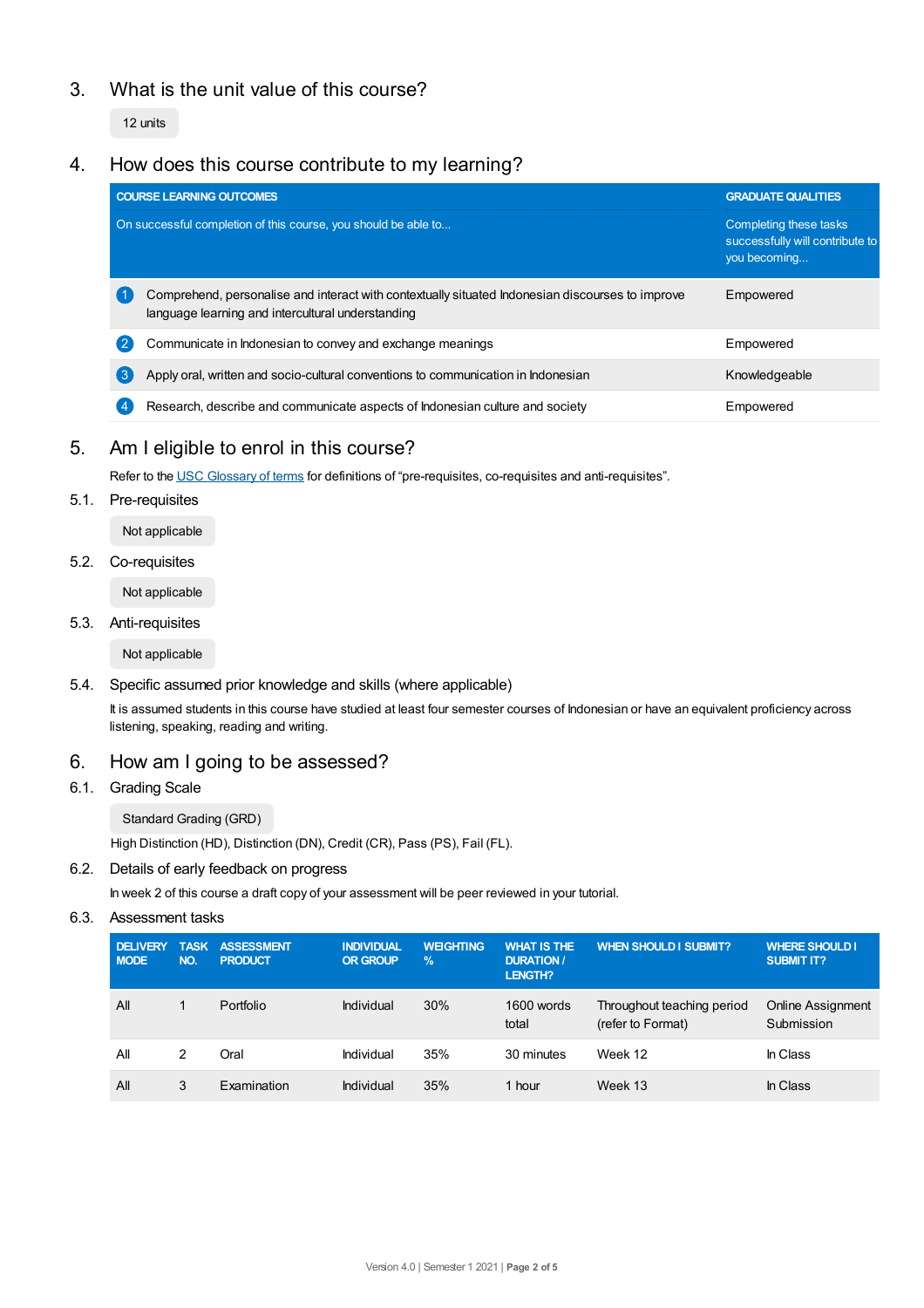## **All - Assessment Task 1:** Indonesian Language Portfolio

| <b>GOAL:</b>     | Expand vocabulary for meaningful discussion on the five socio-cultural themes studied, and demonstrate growing command o<br>Indonesian text types for active reception and production in written communication.                                                                                                                                                                                                                                                                                                                                                                                                                                                                                                                                                                                                                 |                                                                 |                                     |  |  |
|------------------|---------------------------------------------------------------------------------------------------------------------------------------------------------------------------------------------------------------------------------------------------------------------------------------------------------------------------------------------------------------------------------------------------------------------------------------------------------------------------------------------------------------------------------------------------------------------------------------------------------------------------------------------------------------------------------------------------------------------------------------------------------------------------------------------------------------------------------|-----------------------------------------------------------------|-------------------------------------|--|--|
| <b>PRODUCT:</b>  | Portfolio                                                                                                                                                                                                                                                                                                                                                                                                                                                                                                                                                                                                                                                                                                                                                                                                                       |                                                                 |                                     |  |  |
| <b>FORMAT:</b>   | Five short written compositions; one for each of the five fortnightly themes submitted at the end of each theme. Students selec<br>from and manipulate the vocabulary, grammar, sentence patterns, language functions and expressions learnt so far to express<br>information gathered and ideas meaningful to them and relevant to the theme studied. As a formative (unassessed) in-class<br>task, students are also required to individually speak on (2-3 minutes) and discuss together with their fellow students and tutor<br>their written compositions for each theme in the week after that theme concludes. These talks will assist students prepare for<br>the assessment task 2 oral presentation, for which the content from the assessment task 1 language portfolio written<br>compositions can also contribute. |                                                                 |                                     |  |  |
| <b>CRITERIA:</b> | No.                                                                                                                                                                                                                                                                                                                                                                                                                                                                                                                                                                                                                                                                                                                                                                                                                             |                                                                 | <b>Learning Outcome</b><br>assessed |  |  |
|                  | 1                                                                                                                                                                                                                                                                                                                                                                                                                                                                                                                                                                                                                                                                                                                                                                                                                               | Personalisation and interaction with contextualised discourses. |                                     |  |  |
|                  | 2                                                                                                                                                                                                                                                                                                                                                                                                                                                                                                                                                                                                                                                                                                                                                                                                                               | Communication in Indonesian.                                    |                                     |  |  |
|                  | 3                                                                                                                                                                                                                                                                                                                                                                                                                                                                                                                                                                                                                                                                                                                                                                                                                               | Written and socio-cultural communication conventions.           |                                     |  |  |
|                  | 4                                                                                                                                                                                                                                                                                                                                                                                                                                                                                                                                                                                                                                                                                                                                                                                                                               | Presentation of research on Indonesian culture and society.     |                                     |  |  |
|                  | 5                                                                                                                                                                                                                                                                                                                                                                                                                                                                                                                                                                                                                                                                                                                                                                                                                               | Assessment criteria are mapped to the course learning outcomes. | $Q$ $3$ $4$                         |  |  |
|                  |                                                                                                                                                                                                                                                                                                                                                                                                                                                                                                                                                                                                                                                                                                                                                                                                                                 |                                                                 |                                     |  |  |

## **All - Assessment Task 2:** Oral Presentation in Indonesian

| <b>GOAL:</b>     |                                                                                                                                                                                                                                                                                                                                                                                         | Integrate and personalise the vocabulary, grammar and other knowledge of Indonesian language and culture to communicate<br>fluently to an audience. And, develop active leadership in discussion in Indonesian on advanced topics and texts. |  |  |
|------------------|-----------------------------------------------------------------------------------------------------------------------------------------------------------------------------------------------------------------------------------------------------------------------------------------------------------------------------------------------------------------------------------------|----------------------------------------------------------------------------------------------------------------------------------------------------------------------------------------------------------------------------------------------|--|--|
| <b>PRODUCT:</b>  | Oral                                                                                                                                                                                                                                                                                                                                                                                    |                                                                                                                                                                                                                                              |  |  |
| <b>FORMAT:</b>   | 30-minute presentation including 20-minute spoken presentation on one or more of the five themes studied, followed by a 10-<br>minute question and answer session based on the presentation. The text/audio-visual product supporting the presentation is<br>submitted for formative feedback (unassessed). The oral presentation can build on material developed in assessment task 1. |                                                                                                                                                                                                                                              |  |  |
| <b>CRITERIA:</b> | No.                                                                                                                                                                                                                                                                                                                                                                                     | <b>Learning Outcome</b><br>assessed                                                                                                                                                                                                          |  |  |
|                  |                                                                                                                                                                                                                                                                                                                                                                                         | Personalisation and interaction with contextualised discourses.                                                                                                                                                                              |  |  |
|                  | 2                                                                                                                                                                                                                                                                                                                                                                                       | Communication in Indonesian.                                                                                                                                                                                                                 |  |  |
|                  | 3                                                                                                                                                                                                                                                                                                                                                                                       | Oral and socio-cultural communication conventions.                                                                                                                                                                                           |  |  |
|                  | 4                                                                                                                                                                                                                                                                                                                                                                                       | Presentation of research on Indonesian culture and society.                                                                                                                                                                                  |  |  |
|                  |                                                                                                                                                                                                                                                                                                                                                                                         |                                                                                                                                                                                                                                              |  |  |

#### **All - Assessment Task 3:** Written Examination

| <b>GOAL:</b>    | Apply Indonesian language and socio-cultural conventions to five social and culturally significant themes to develop language<br>proficiency.                                                                                                                                                                                                                                                                                                                                                                                                                                                   |
|-----------------|-------------------------------------------------------------------------------------------------------------------------------------------------------------------------------------------------------------------------------------------------------------------------------------------------------------------------------------------------------------------------------------------------------------------------------------------------------------------------------------------------------------------------------------------------------------------------------------------------|
| <b>PRODUCT:</b> | Examination                                                                                                                                                                                                                                                                                                                                                                                                                                                                                                                                                                                     |
| <b>FORMAT:</b>  | At the end of the semester you participate in an examination. The challenge is to develop in your mind and access at will a<br>network of Indonesian language knowledge within five socially themed areas, including topics that are very culturally specific to<br>Indonesia. The written exam tests reading comprehension, essay composition, and increase in grammatical, semantic,<br>discourse and cultural knowledge. The learning materials discussed in tutorials and the assessment task 1 Indonesian<br>Language portfolio activities will help prepare students for the examination. |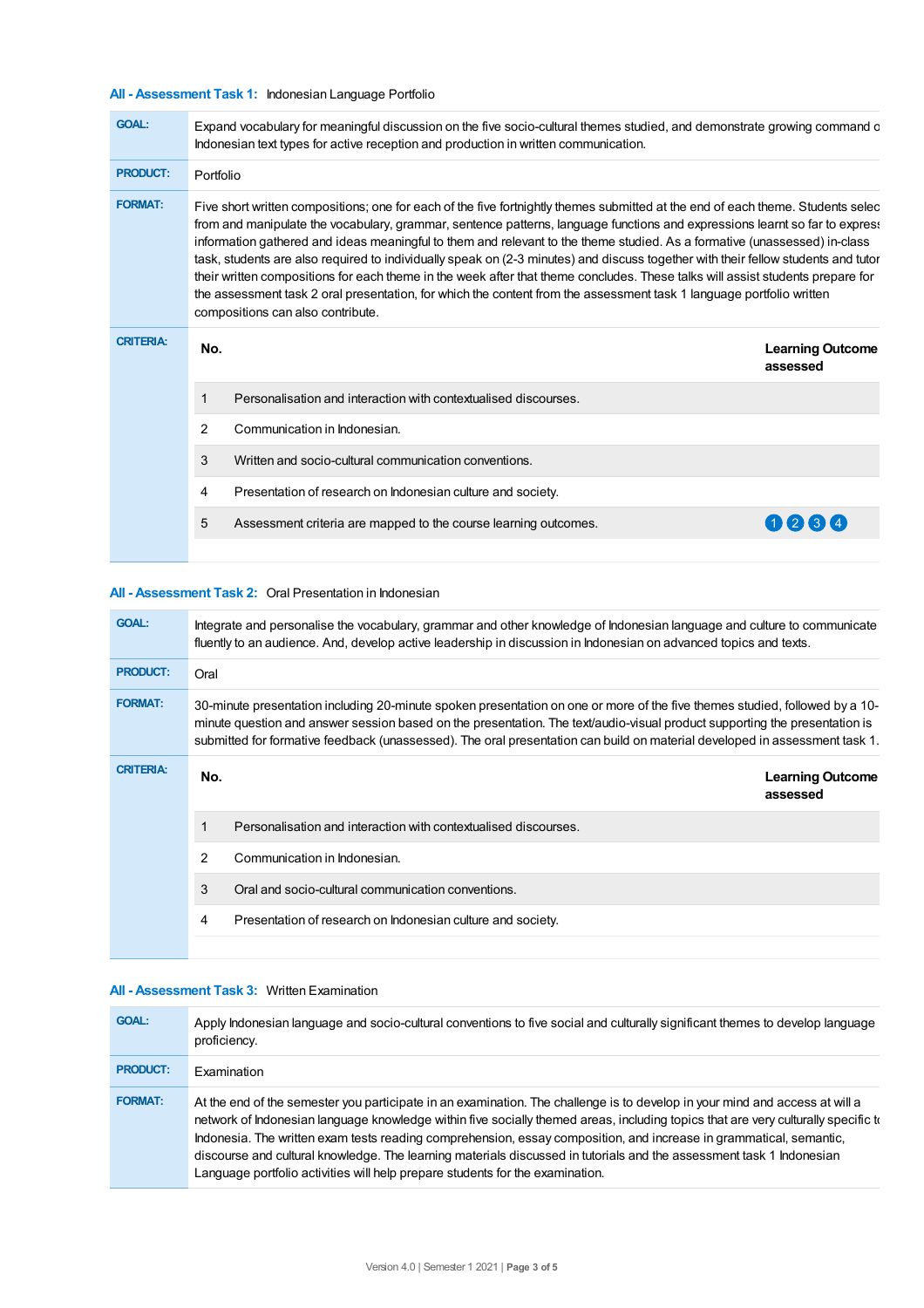| <b>CRITERIA:</b> | No.           | <b>Learning Outcome</b><br>assessed                             |
|------------------|---------------|-----------------------------------------------------------------|
|                  |               | Personalisation and interaction with contextualised discourses. |
|                  | $\mathcal{P}$ | Communication in Indonesian.                                    |
|                  | 3             | Written and socio-cultural communication conventions.           |
|                  | 4             | Presentation of research on Indonesian culture and society.     |
|                  |               |                                                                 |

# 7. Directed study hours

A 12-unit course will have total of 150 learning hours which will include directed study hours (including online if required), self-directed learning and completion of assessable tasks. Directed study hours may vary by location. Student workload is calculated at 12.5 learning hours per one unit.

# 8. What resources do I need to undertake this course?

Please note: Course information, including specific information of recommended readings, learning activities, resources, weekly readings, etc. are available on the course Blackboard site– Please log in as soon as possible.

### 8.1. Prescribed text(s) or course reader

There are no required/recommended resources for this course.

### 8.2. Specific requirements

Nil

# 9. How are risks managed in this course?

Health and safety risks for this course have been assessed as low. It is your responsibility to review course material, search online, discuss with lecturers and peers and understand the health and safety risks associated with your specific course of study and to familiarise yourself with the University's general health and safety principles by reviewing the online [induction](https://online.usc.edu.au/webapps/blackboard/content/listContentEditable.jsp?content_id=_632657_1&course_id=_14432_1) training for students, and following the instructions of the University staff.

# 10. What administrative information is relevant to this course?

### 10.1. Assessment: Academic Integrity

Academic integrity is the ethical standard of university participation. It ensures that students graduate as a result of proving they are competent in their discipline. This is integral in maintaining the value of academic qualifications. Each industry has expectations and standards of the skills and knowledge within that discipline and these are reflected in assessment.

Academic integrity means that you do not engage in any activity that is considered to be academic fraud; including plagiarism, collusion or outsourcing any part of any assessment item to any other person. You are expected to be honest and ethical by completing all work yourself and indicating in your work which ideas and information were developed by you and which were taken from others. You cannot provide your assessment work to others.You are also expected to provide evidence of wide and critical reading, usually by using appropriate academic references.

In order to minimise incidents of academic fraud, this course may require that some of its assessment tasks, when submitted to Blackboard, are electronically checked through SafeAssign. This software allows for text comparisons to be made between your submitted assessment item and all other work that SafeAssign has access to.

### 10.2. Assessment: Additional Requirements

Your eligibility for supplementary assessment in a course is dependent of the following conditions applying:

The final mark is in the percentage range 47% to 49.4% The course is graded using the Standard Grading scale You have not failed an assessment task in the course due to academic misconduct.